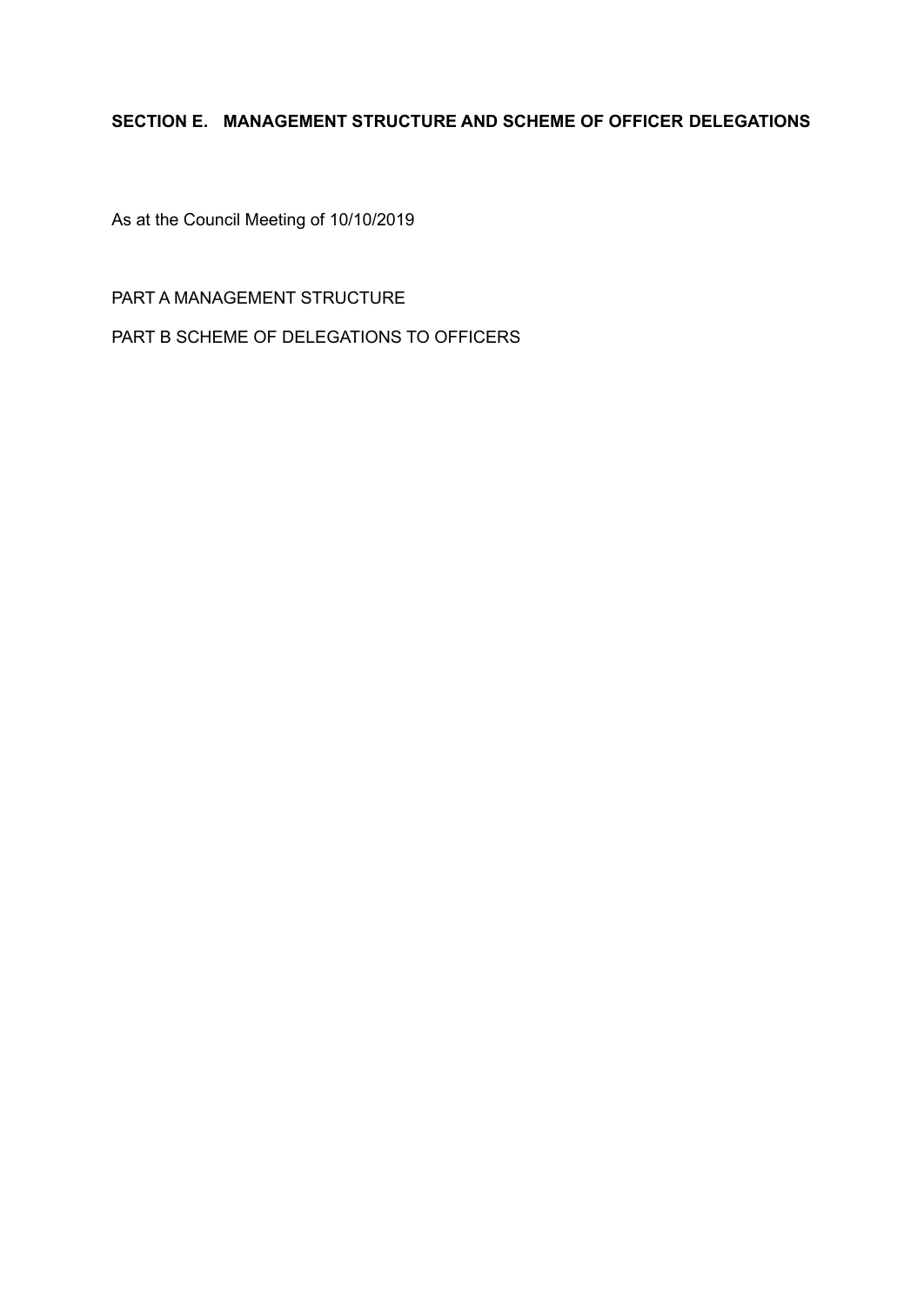## **Part A – Management Structure**

The Corporate Management Team (CMT)

Chief Executive Deputy Chief Executive and S.151 Officer Corporate Director - Governance Corporate Director - Communities

### The Service Directors:

Chief Executive

● Director Of Regeneration

Deputy Chief Executive and S.151 Officer

- Director of Housing and Planning
- Director of Finance
- Director of Communications

Corporate Director - Governance

- Director of Law and Democracy
- Director of Property

Corporate Director - Communities

- Director of Operations
- Director of Neighbourhoods
- Director of Environment

EK Services

- Head Of Shared Services
- Client Services Manager
- Head of ICT
- Head of Human Resources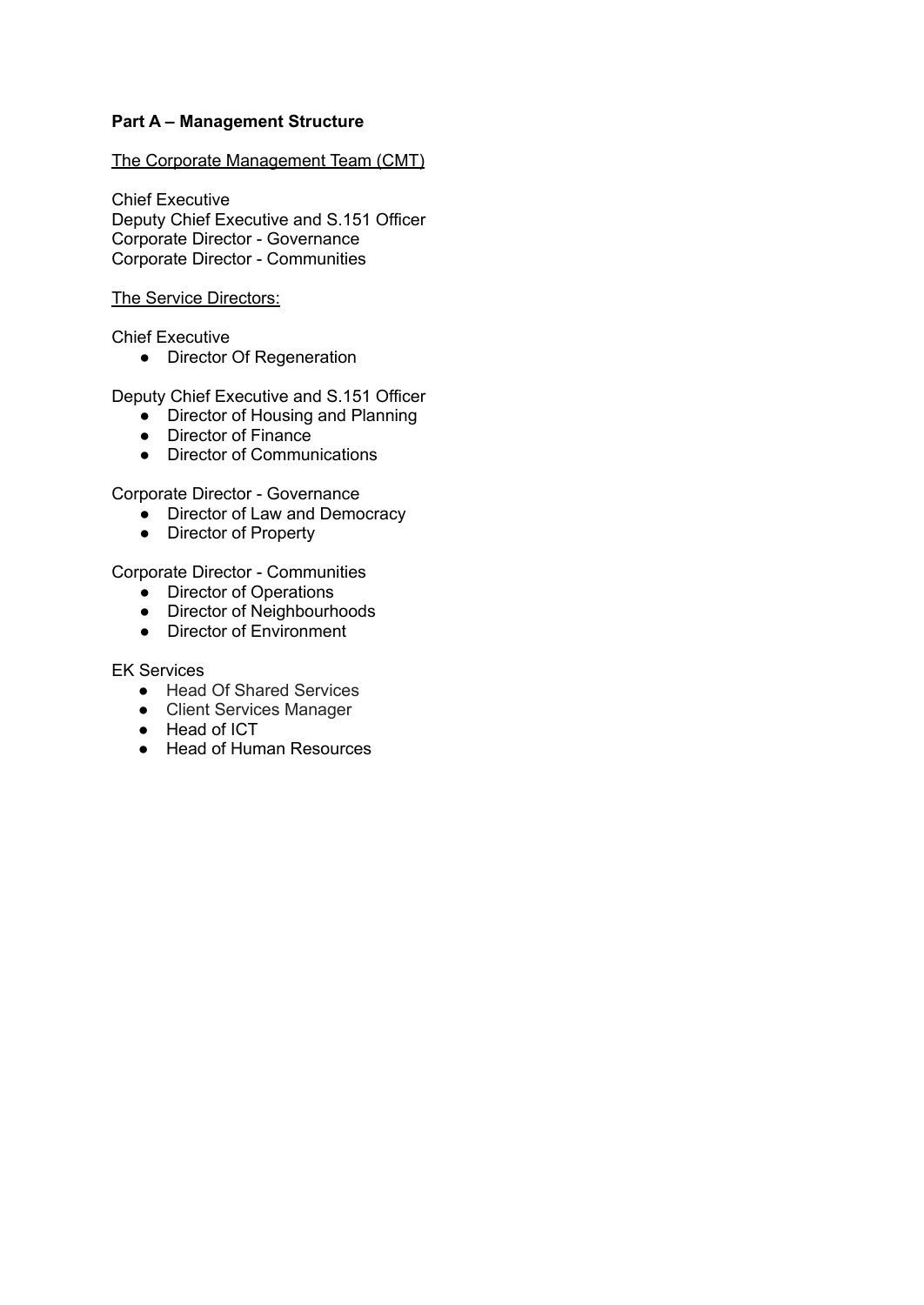## **Part B - Scheme of Delegations to Officers**

## 1.0 **Methodology**

- 1.1 The Council also delegates the exercise of a number of emergency public health powers to an external officer appointed by the Clinical Director of Public Health England.
- 1.2 Where the Scheme of a Delegation relates to specific Acts of Parliament, Regulations and Orders and other exercise of powers made thereunder, it is intended that such delegations shall extend to the powers and duties and functions under the Acts, Regulations and Orders as they exist at present and any subsequent re-enactment or amendment of the relevant statutory provisions or departmental exercise of powers.
- 1.3 The acts of the Chief Executive, Corporate Directors and other named Service Managers under delegated powers shall be deemed to be the acts of the Council.
- 2.0 Any decision taken under delegated powers shall be in accordance with any relevant policy approved by the Council and in compliance with the Financial Procedure Rules and Contract Standing Orders. When the exercise of a delegated power includes the incurring of expenditure such action shall be conditional upon the necessary financial provision being included in an approved budget estimate.

### 3.0 **Delegation to Officers**

3.1 Officers do not have to use their delegated powers: they can ask the person or body that delegated the power to them to make a decision, or refer the matter to the relevant committee.

Officers who have had something delegated to them can authorise officers they line manage to do it on their behalf (unless it was delegated on condition that they do it themselves).

## 4.0 **Appointment of Proper Officers:**

- 4.1 All members of the senior management structure may act as, or appoint Officers to act as, proper Officers for the purposes of any Act of Parliament or statutory instrument if:
	- (a) The Member of the corporate management team or senior management team or one of their staff has budgetary or management responsibility for that function; and
	- (b) The Officer appointed is qualified to carry out the functions of a proper Officer; and
	- (c) The Constitution or the law does not require it to be carried out by someone else.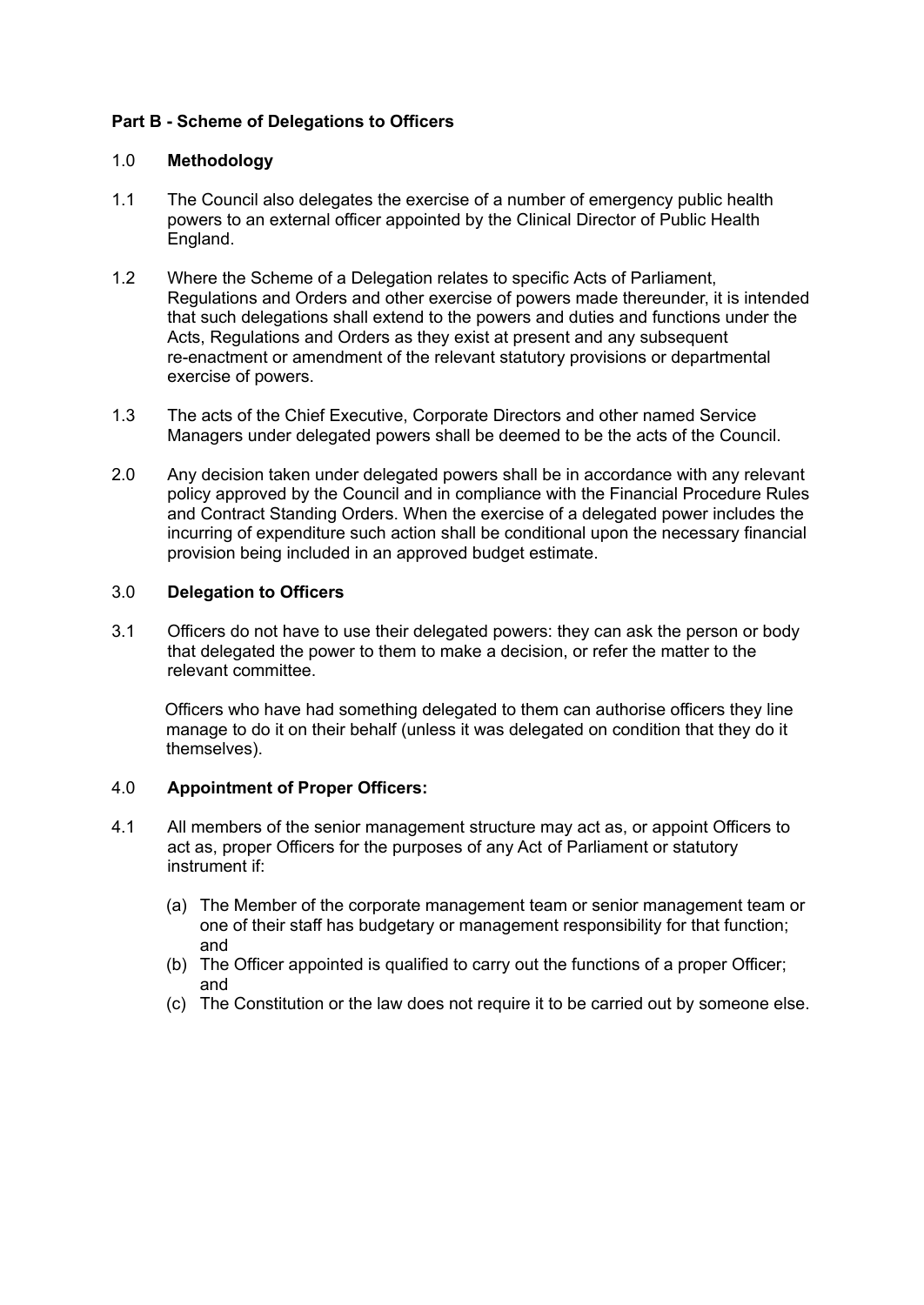## **Functions to be Discharged by EKSC on Behalf of the Authorities**

### **Framework and Definitions**

- 1. The functions delegated in this Schedule are associated with the following services which are to be delivered by Canterbury City Council, Dover District Council and Thanet District Council through the East Kent Services Committee:
- 2. Detailed as below:
	- (a) ICT
	- (b) face to face and contact centre customer services
	- (c) revenues and benefits
	- (d) human resources
- 3. It is contemplated that the East Kent Services Committee will in turn delegate the discharge of these functions to the Director of Collaborative Services and/or the Head of Shared Services or other of their officers.
- 4. The "Arrangements" means the operating arrangements, Terms of Reference, Committee Procedure Rules and any other minutes or documents for the time being in force by which the East Kent Joint Arrangements Committee is constituted and its powers defined.
- 5. "Authority" means Canterbury City Council, Dover District Council, or Thanet District Council as the context requires, being the authority on whose behalf the particular powers or functions are being exercised and "Authorities" shall be construed accordingly.
- 6. "The Committee" means the East Kent Services Committee.
- 7. "The Department" means as the context requires the East Kent Shared Services department under the Directorship of the Head of Shared Services and or the East Kent Human Resources department under the Directorship of the Director of Collaborate Services.
- 8. "Scheme of Delegation" means the arrangements for the discharge of functions and delegations set out in this Schedule.

## **Exercise of Functions**

- 9. The Council's and the Executives of the Authorities delegate the discharge of the functions set out in this Scheme of Delegations to the East Kent Services Committee pursuant to all powers contained in or having effect under the Local Government Acts of 1972 and 2000.
- 10. The exercise of the powers and functions set out in this Schedule shall without prejudice to any specific delegation or authorisation set out, and subject to any express Conditions/Exclusions/Limitations/Notes specified, be taken to include power to do anything incidental or conducive to the discharge of such functions including (by way of example and not by way of limitation) power to do any of the following: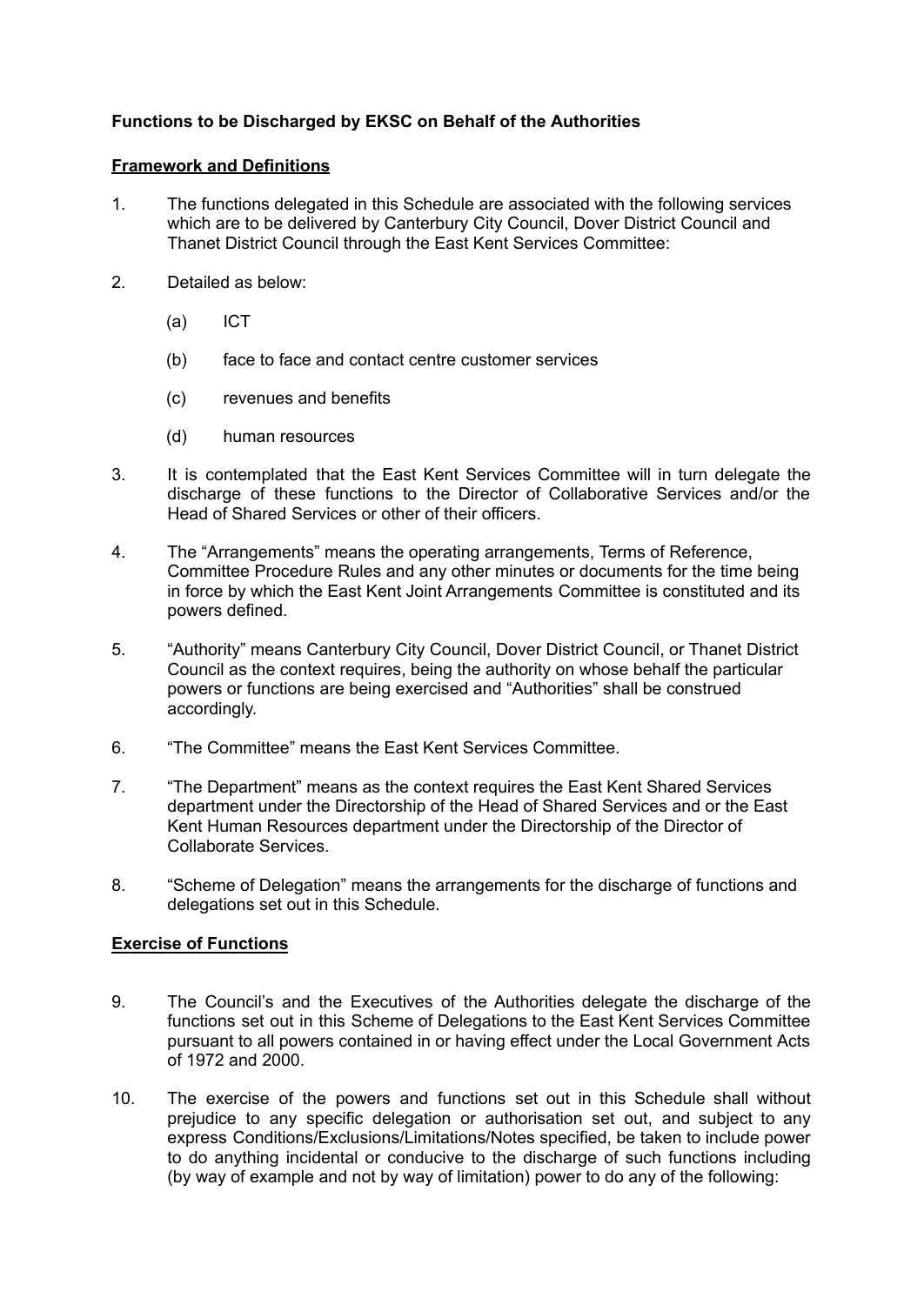- (a) To appoint or designate any officer as an "authorised officer", "inspector", "person duly authorised" or similar under any of the legislation or functions specified for the purposes of enabling any such person to carry such legislation or functions into effect.
- (b) To authorise any officer for the purposes of any of the above mentioned legislation or functions.
- (c) To exercise any power or function conferred by or in connection with the specified legislation or functions to:
	- (i) Require any person to provide any information.
	- (ii) Enter or inspect any land, premises, vehicle or vessel.
	- (iii) Take samples of, seize, test, dispose of, destroy, or otherwise deal with and thing or substance in accordance with the applicable legislation.
	- (iv) Make application for any warrant or order to a court of summary jurisdiction and to execute any such warrant or order taking with them any other person as may be authorised.
	- (v) To make or swear any information.
	- (vi) Institute or defend any legal proceedings, and to take all proper steps in the furtherance or compromise of such proceedings (in each case) in consultation with the Solicitor to the Council which may be undertaken in relation to specific cases or in relation to categories of work,.
	- (vii) Execute work.
	- (viii) Sell or dispose of any goods, articles, samples materials or other property (other than land and buildings).
	- (ix) Recover any sums of money due to the Authorities.
	- (x) Authorise any other person to do any of the things mentioned in (i) to (ixi) above to the extent permitted by law.
- 11. The East Kent Services Committee are hereby authorised to discharge on behalf of the Authorities the function of preparing and approving, amending or repealing, any policy, statement, practice note, code of guidance, procedure or similar in connection with the functions hereby delegated and:-
	- (a) Until such time as they have done so any reference in this Part to any policy, procedure, process or similar administrative statement of practice 'of the Authority' shall be interpreted as a reference to the relevant policy, procedure process of similar administrative statement of the relevant Authority in force on 11 February 2015.
	- (b) Any reference in this Part to any policy, procedure, process or similar administrative statement of practice 'of the Authority' shall be interpreted as a reference to the relevant policy, procedure process of similar administrative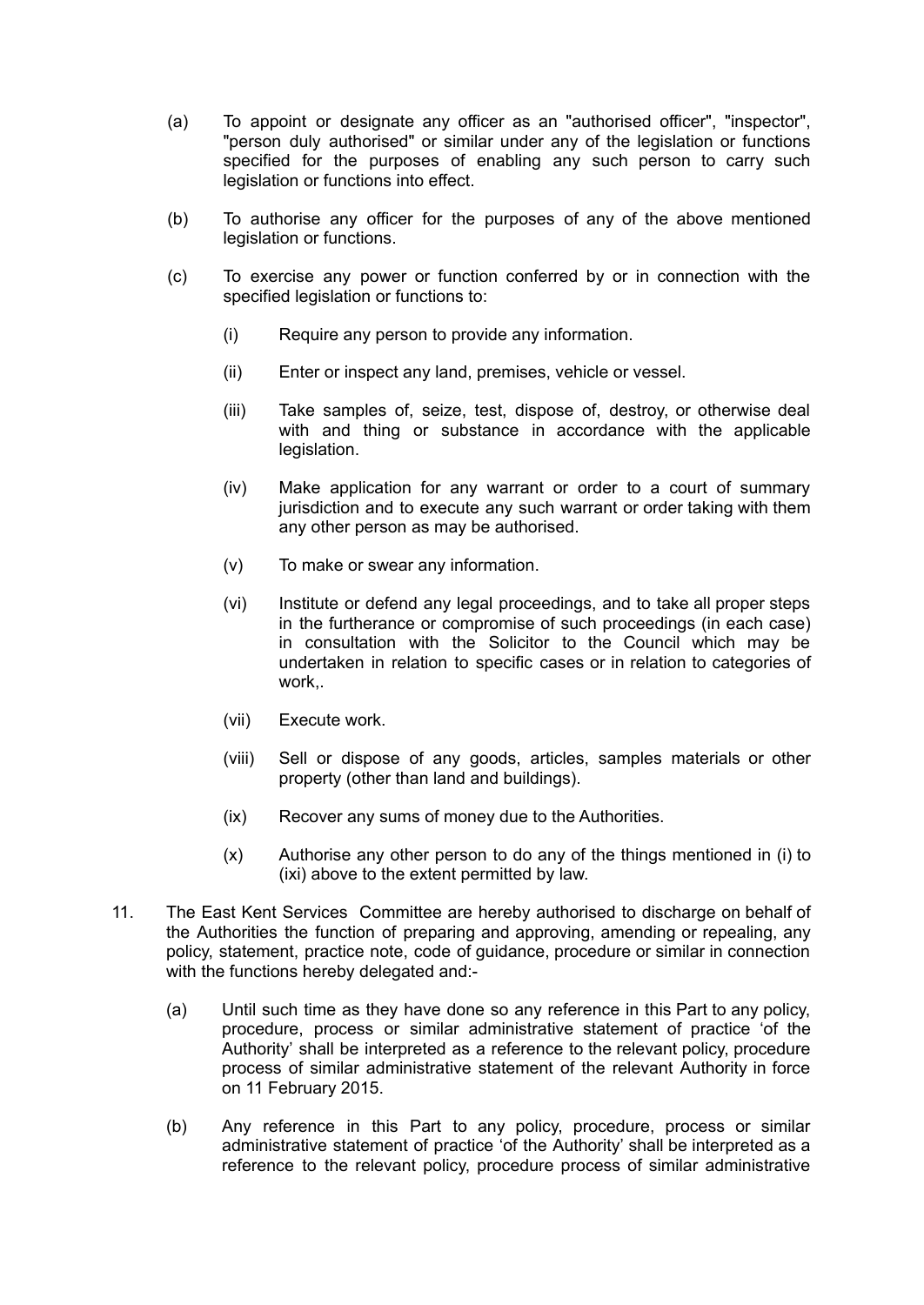statement as approved by the former East Kent Joint Arrangements Committee or the East Kent Services Committee (or the relevant Authority) after 11 February 2015.

- 12. Any reference to any Act, Rule, Order or Regulation shall be taken as including a reference to that Act, Rule, Order or Regulation as re enacted, replaced or modified from time to time.
- 13. References to any statutory provision shall include a reference to any subordinate or secondary legislation made under or taking effect under it from time to time.

### **Administrative**

- 14. The Committee may only exercise the delegated powers in this schedule in accordance with:-
	- (a) Statutory or other legal requirements, including the principles of public law, the Human Rights Act 1998 (as amended), statutory guidance and statutory codes of practice.
	- (b) The Constitution of the Authority where relevant including standing orders, contract standing orders and financial regulations.
	- (c) The revenue and capital budgets of the Authority, subject to any variation thereof which is permitted by the Authority's Financial Regulations.
	- (d) Consideration of any relevant policy adopted by the Committee.
- 15. The Committee may not exercise delegated powers where
	- (a) The matter is reserved to the Authority by the arrangements.
	- (b) The matter is a function which cannot by law be discharged by the Committee.
- 16. The Committee may not exercise delegated powers in a way which is contrary to the policies and plans approved by or on behalf of the Authority.
- 17. Where an officer has delegated powers the Committee or sub-committee (as appropriate) the Committee can still exercise that power if it considers that it is appropriate to do so.
- 18. If for any reason it is not practical to consult a person required to be consulted in the exercise of a delegation then the Committee must consult someone else they reasonably consider to be an appropriate substitute consultee if reasonably practicable to do so.
- 19. The delegations in this Scheme of Delegation include the discharge of both executive and non-executive functions
- 20. Any reference in this Scheme of Delegation to any enactment shall include a reference to any amendment to or re-enactment of the same.
- 21. Where The Committee has delegated authority to discharge functions by virtue of any other decision by the parties or the absence of the delegation from this Scheme of Delegation shall not prevent the exercise of the delegation.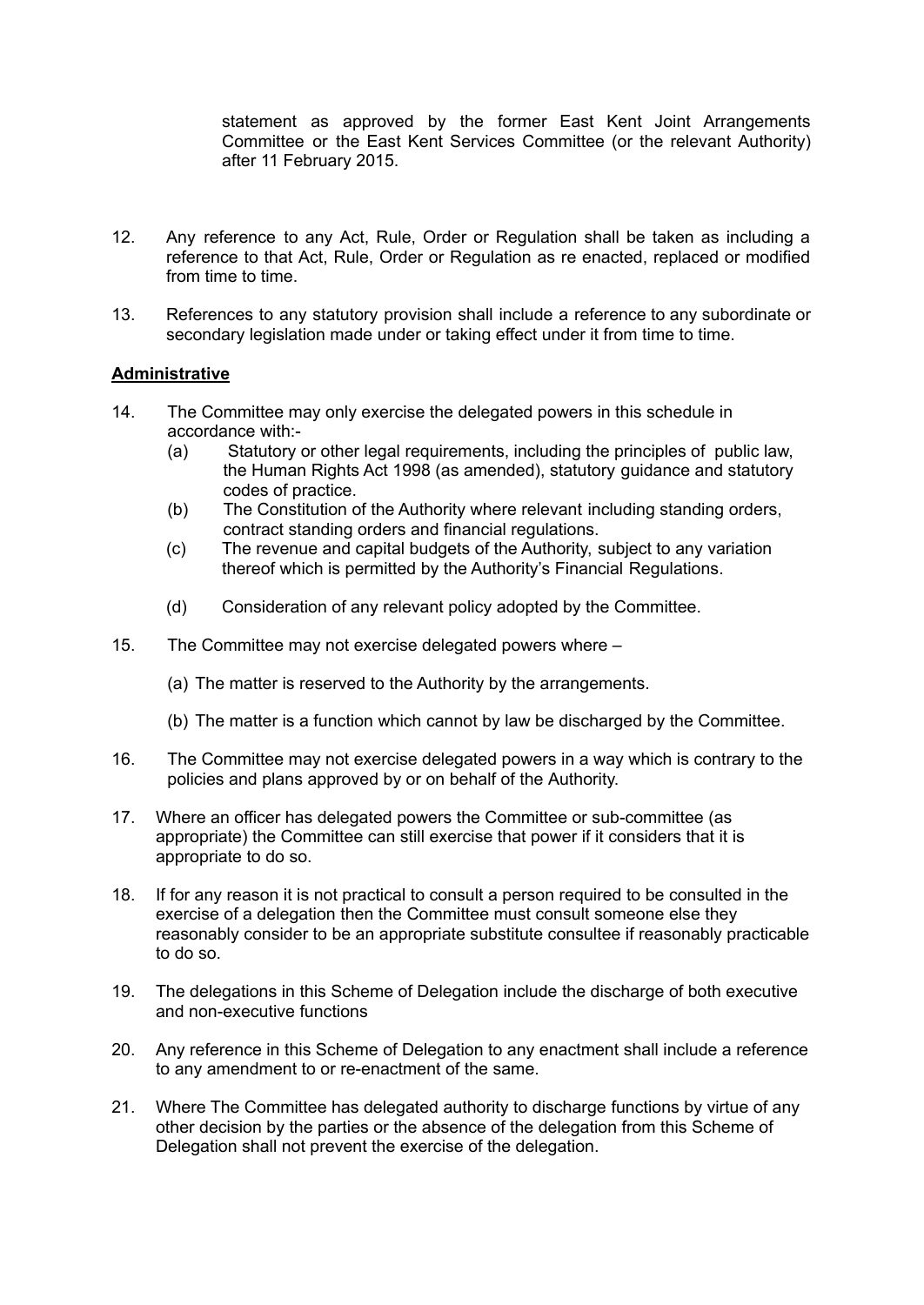- 22. Where the Committee delegates the exercise of any function to an officer of any of the Authorities that officer may nominate another officer or officers to exercise that duty, function or power, provided that the nominated officer(s) reports to or is responsible to the officer to whom the delegation has been made.
- 23. Where an officer has delegated authority to discharge functions;
	- (a) By virtue of any other decision of the parties or;
	- (b) Through a specific decision of the Committee, or a sub-committee, either before or after the adoption of this Scheme of Delegation,

The absence of the delegation from this Scheme of Delegation shall not prevent the exercise of the delegation.

### **Functions Related to the Administration and Management of the Shared Service**

Business cases and delivery of services

- 24. To develop shared service business cases work programmes and projects in relation to the functions which any of the Authorities are minded to delegate to the Committee.
- 25. With the assistance if necessary of the appropriate Chief Executive of any of the Authorities to obtain from their Authority any information required in preparing a shared service business case.
- 26. Once a business case is approved to implement the same and deliver the service as defined therein.
- 27. To make arrangements for the management of the Department.

#### **Financial**

- 28. Acceptance of the lowest tender or bid for the carrying out of works for the committee, the purchase, leasing or hiring of goods, materials and equipment by the committee, or the supply of services to the committee, provided that budget provision is available.
- 29. Authorise Entry into contract documentation following tender/bid acceptance (subject to the provisions of Financial Regulations and Contract Standing Orders of the Authority relating to the execution of contracts under seal).
- 30. Authority to negotiate and agree price increases where a contract provides for price increases to be negotiated and agreed by the parties, subject to Contract Standing Orders of the Authority and ensuring sufficient budgetary provision exists.
- 31. The assignment or novation of a contract.
- 32. The approval of the appointment of or the acceptance of the tender of a subcontractor or supplier for specialist work or material provided that this does not result in the budget provision for the works as a whole being exceeded.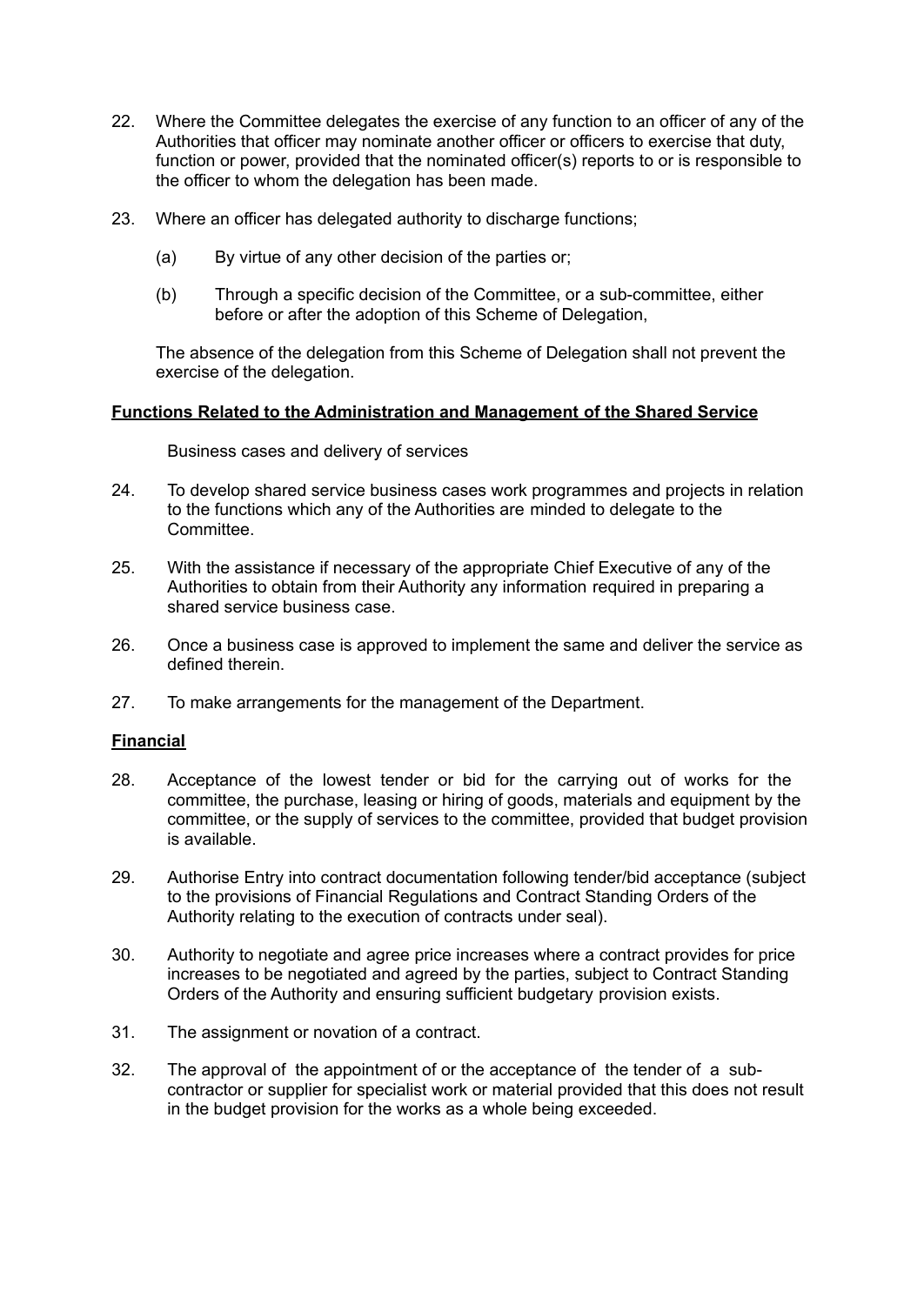- 33. Virement between heads of expenditure of up to the limit specified in the Authority's Financial Regulations provided that such virement is in accordance with the conditions for virements in such Financial Regulations. [E/C]
- 34. Provision of reasonable hospitality to representatives of other authorities, visiting a department or premises under the Committees control subject to agreement by the Chief Executives of each of the parties for expenditure in excess of £500.
- 35. To negotiate and agree variations in contracts arising out of statutory requirements subject to adequate budgetary provision being available.

### **Shared Services Employees**

- 36. The Authority's empower the Committee to the intent that the Director has the necessary delegated powers to;-
	- (a) to determine the establishment and make changes to the establishment of the **Department**
	- (b) to exercise all powers functions and responsibilities in relation to the employment, management and dismissal of staff engaged [C] in the shared services under the terms, conditions, policies and procedures of the Authority.

### **General**

- 37. To publicise the services they provide.
- 38. To deal with issues relating to the Commission for Local Administration relevant to the Committee.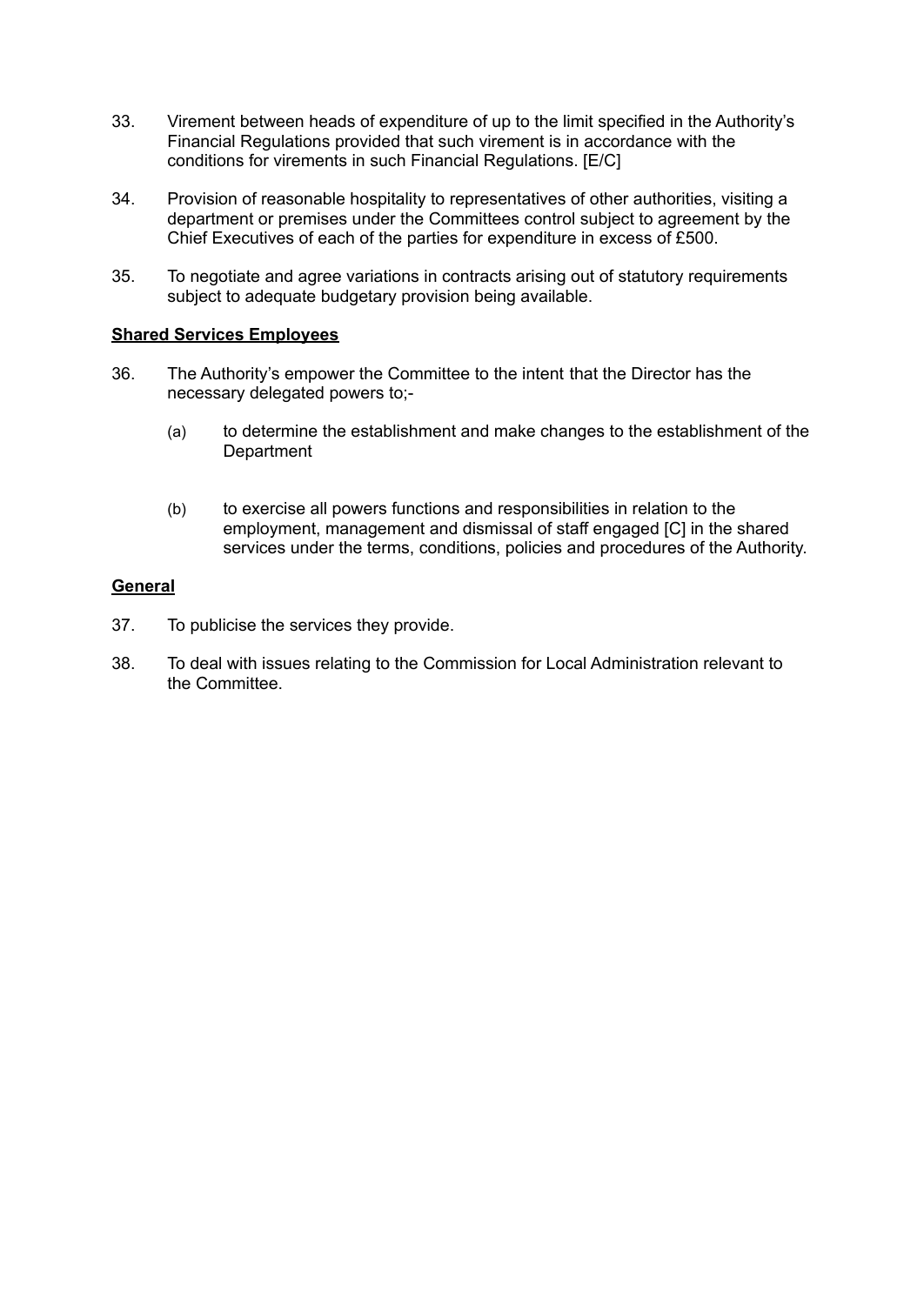### **Delegation of the functions associated with the provision of ICT services, face to face contact centre customer services and benefits and benefits administration.**

| Column 1                 | Column <sub>2</sub>                                                                                                                                                                                                                                                                                                                                                                                                                                                | Column 3                      |
|--------------------------|--------------------------------------------------------------------------------------------------------------------------------------------------------------------------------------------------------------------------------------------------------------------------------------------------------------------------------------------------------------------------------------------------------------------------------------------------------------------|-------------------------------|
| Legislation/             | <b>Brief Description</b>                                                                                                                                                                                                                                                                                                                                                                                                                                           | <b>Conditions/ Exclusions</b> |
| Function                 |                                                                                                                                                                                                                                                                                                                                                                                                                                                                    | <b>Limitations/Notes</b>      |
| <b>Council Tax</b><br>1. | In connection with the administration of the<br>council tax:                                                                                                                                                                                                                                                                                                                                                                                                       |                               |
|                          | (a) to determine occupation, to send invoices,<br>grant reliefs, issue penalties, collect<br>income and take all recovery and other<br>administrative steps necessary to collect<br>the council tax in accordance with any<br>statute or statutory regulations and make<br>determinations and exercise discretions as<br>appropriate, except for matters specifically<br>reserved to the Authorities:                                                              |                               |
|                          | (b) to administer the Authorities' Council Tax<br>Reductions Schemes in accordance with<br>any statute or statutory regulations and<br>make<br>determinations<br>and<br>exercise<br>discretion as appropriate, except for<br>matters<br>specifically<br>reserved<br>the<br>Authorities;                                                                                                                                                                            |                               |
|                          | (c) to represent the Billing Authority in any<br>proceedings tribunal or appeals panel<br>dealing with matters of housing benefit or<br>council tax, and in any proceedings<br>relating to the recovery and enforcement of<br>council tax and penalties before the<br>Magistrates and County Court, and to<br>authorise officers of any Authorities who<br>are represented on the East Kent Services<br>Committee to similarly represent the Billing<br>Authority; |                               |
|                          | (d) to undertake interviews under caution, to<br>issue cautions, administrative penalties<br>and authorise prosecutions in accordance                                                                                                                                                                                                                                                                                                                              |                               |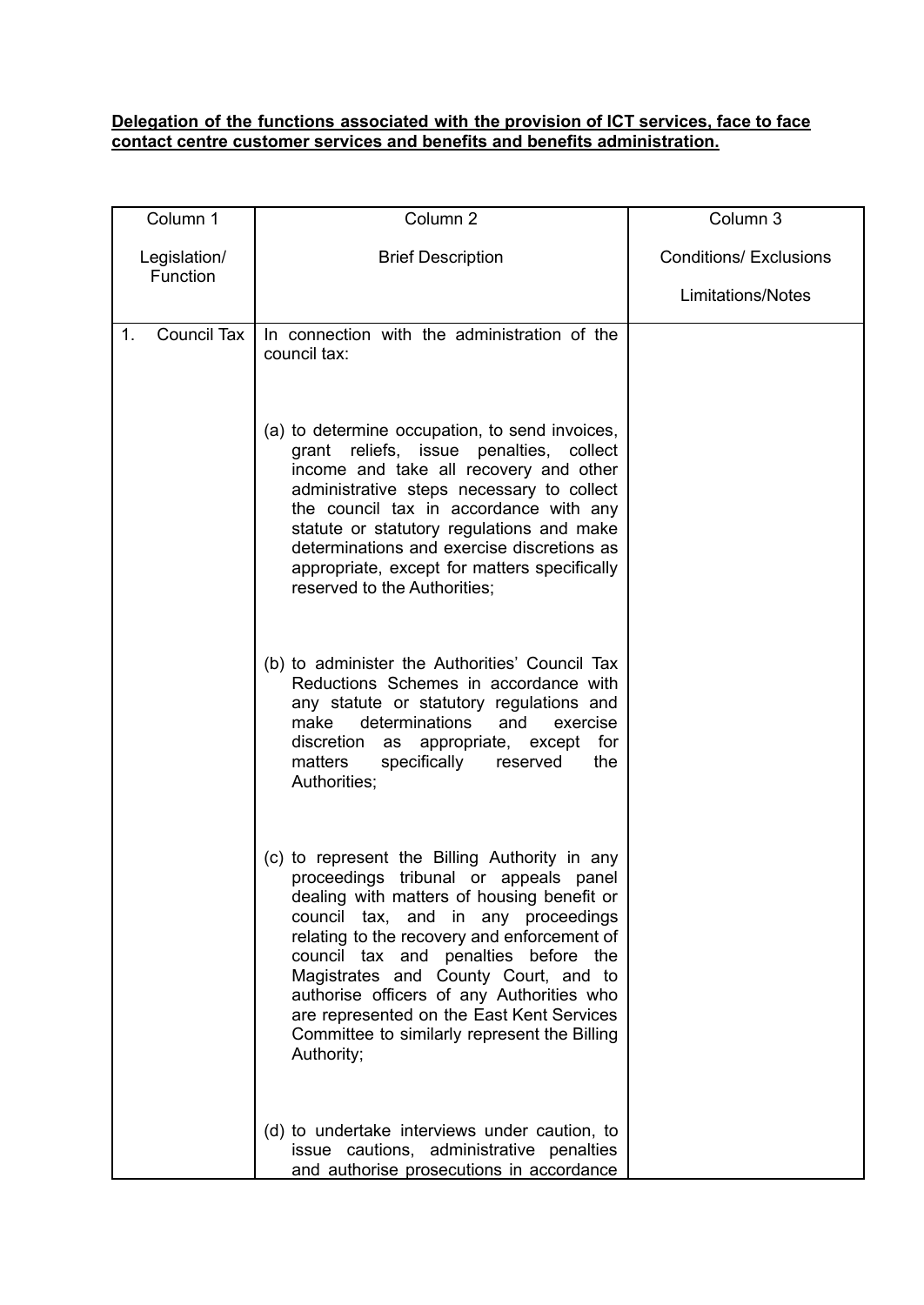| with<br>legislation, and the<br>Authorities'<br>prosecution policy and statement on fraud;                                                                                                                                                                                                                                                                                                                                                                                                                                                                                                                                                               |
|----------------------------------------------------------------------------------------------------------------------------------------------------------------------------------------------------------------------------------------------------------------------------------------------------------------------------------------------------------------------------------------------------------------------------------------------------------------------------------------------------------------------------------------------------------------------------------------------------------------------------------------------------------|
| (e) to administer discretionary<br>housing<br>payments in accordance with legislation<br>and the Authorities' policy;                                                                                                                                                                                                                                                                                                                                                                                                                                                                                                                                    |
| (f) to complete statutory returns in connection<br>with council tax;                                                                                                                                                                                                                                                                                                                                                                                                                                                                                                                                                                                     |
| (g) to serve or withdraw completion notices<br>under Schedule<br>of the Local<br>4a<br>1988<br>Government<br>Finance<br>Act<br>as<br>amended;                                                                                                                                                                                                                                                                                                                                                                                                                                                                                                            |
| (h) to determine liable persons, exemptions,<br>discounts, transitional relief schemes,<br>calculate instalments, appoint bailiffs, debt<br>collection agents and process servers,<br>request a statement of case for the opinion<br>of the High Court, attach earnings and<br>income support, impose a charge upon<br>property,<br>commence<br>bankruptcy<br>attach allowances,<br>proceedings,<br>levy<br>distress, impose charges for levying<br>distress, seek insolvency of the debtor or<br>commitment to prison, to request and<br>execute warrants of arrest and exercise<br>any other administrative step for the<br>collection of council tax; |
| represent the Authorities<br>the<br>in<br>$(i)$ to<br>determination of proposals, alterations and<br>appeals for council tax where appropriate;                                                                                                                                                                                                                                                                                                                                                                                                                                                                                                          |
| represent the Billing Authority in<br>$(i)$ to<br>requests for administration orders under<br>the County Courts Acts in respect of<br>unpaid council tax;                                                                                                                                                                                                                                                                                                                                                                                                                                                                                                |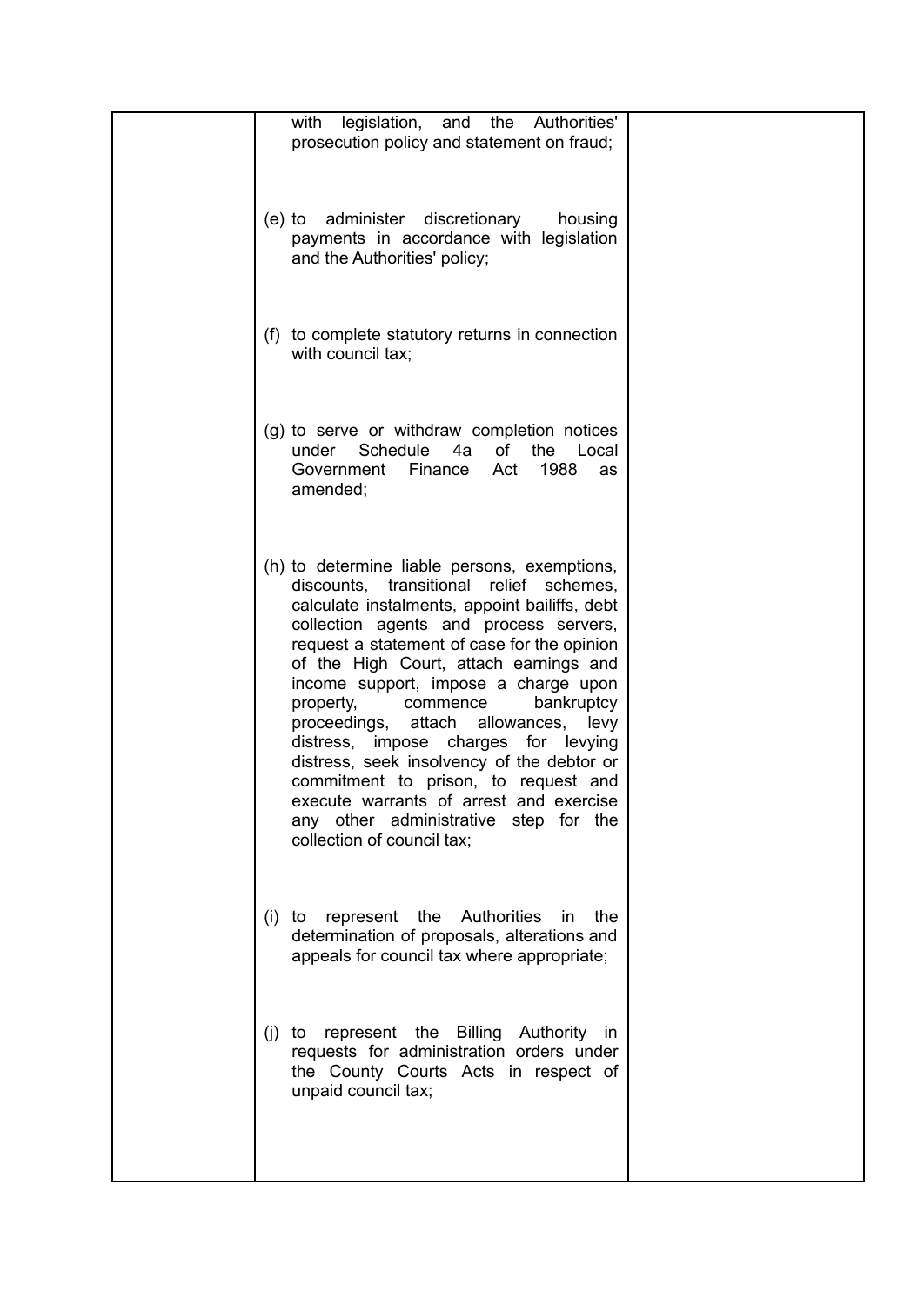|                                                                 | (k) to be responsible for the prevention,<br>detection and prosecution of council tax<br>fraud.                                                                                                                                                                                                          | Statutory returns must be<br>authorised by the Section<br>151 Officer of the Authorities |
|-----------------------------------------------------------------|----------------------------------------------------------------------------------------------------------------------------------------------------------------------------------------------------------------------------------------------------------------------------------------------------------|------------------------------------------------------------------------------------------|
| 2.<br>Administration<br>of the Housing<br><b>Benefit Scheme</b> | In connection with the administration of the<br><b>Housing Benefit Scheme:</b>                                                                                                                                                                                                                           |                                                                                          |
|                                                                 | (a) to be responsible for promoting take up of<br>Housing and Council Tax Support p<br>schemes;                                                                                                                                                                                                          |                                                                                          |
|                                                                 | (b) to grant Housing Benefit (rent allowances<br>and rent rebates) in accordance with any<br>statute or statutory regulations and make<br>determinations and exercise discretion as<br>appropriate, except for matters specifically<br>reserved<br>for<br>the<br>Council<br>and<br>Committees/Executive; |                                                                                          |
|                                                                 | (c) to determine and recover overpayments of<br><b>Benefit</b><br>Housing<br>including<br>making<br>decisions on the method of recovery;                                                                                                                                                                 |                                                                                          |
|                                                                 | (d) to make determinations and payments in<br>with<br>Authorities'<br>accordance<br>the<br>Discretionary Housing Payments policy;                                                                                                                                                                        |                                                                                          |
|                                                                 | (e) to undertake interviews under caution, to<br>issue cautions, administrative penalties<br>and authorise prosecutions in accordance<br>with legislation, and the<br>Authorities'<br>prosecution policy in respect of Housing<br><b>Benefits</b>                                                        |                                                                                          |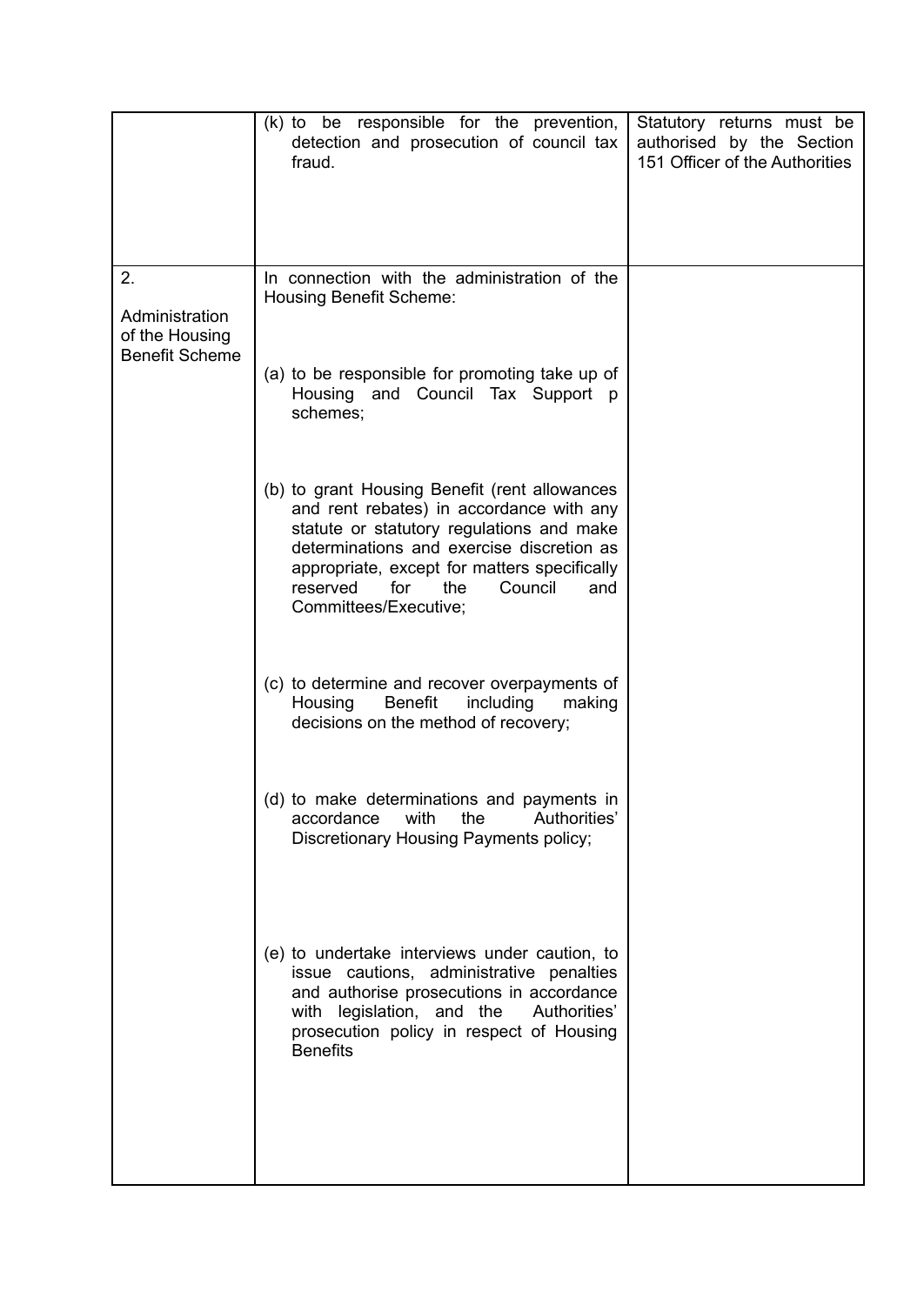|    |                                   | (f) to complete statutory subsidy calculations<br>and returns, and all other statistical<br>returns;<br>(g) to undertake<br>all<br>other<br>administrative<br>processes in connection with the Housing<br>Benefit scheme.                                                                                                                                                                                       | Statutory<br>subsidy<br>calculations<br>returns<br>and<br>must be authorised by the<br>Section 151 Officer of the<br><b>Authorities</b> |
|----|-----------------------------------|-----------------------------------------------------------------------------------------------------------------------------------------------------------------------------------------------------------------------------------------------------------------------------------------------------------------------------------------------------------------------------------------------------------------|-----------------------------------------------------------------------------------------------------------------------------------------|
| 3. | National<br>Non-Dome<br>stic Rate | In connection with the administration of the<br>national non domestic rate:                                                                                                                                                                                                                                                                                                                                     |                                                                                                                                         |
|    |                                   | (a) to determine occupation, to send invoices,<br>grant reliefs, collect income and take all<br>recovery and other administrative steps<br>necessary to collect the national non<br>domestic rate in accordance with any<br>statute or statutory regulations and make<br>determinations and exercise discretions as<br>appropriate, except for matters specifically<br>reserved to the Authorities;             | This includes and recovering<br>from<br><b>Business</b><br>money<br><b>Improvement Districts.</b>                                       |
|    |                                   | (b) to represent the Billing Authority in any<br>proceedings before the Valuation Tribunal,<br>and in any proceedings relating to the<br>recovery and enforcement of national non<br>domestic rate before the Magistrates and<br>County Court, and to authorise officers<br>within<br>the<br>Head<br>of Business<br>and<br>Community Transformation's Division to<br>similarly represent the Billing Authority; |                                                                                                                                         |
|    |                                   | (c) to complete statutory returns in respect of<br>national non domestic rate;                                                                                                                                                                                                                                                                                                                                  |                                                                                                                                         |
|    |                                   | (d) to serve or withdraw completion notices<br>Schedule<br>under<br>4a<br>of<br>the<br>Local<br>1988<br>Government<br>Finance<br>Act<br>as<br>amended;                                                                                                                                                                                                                                                          |                                                                                                                                         |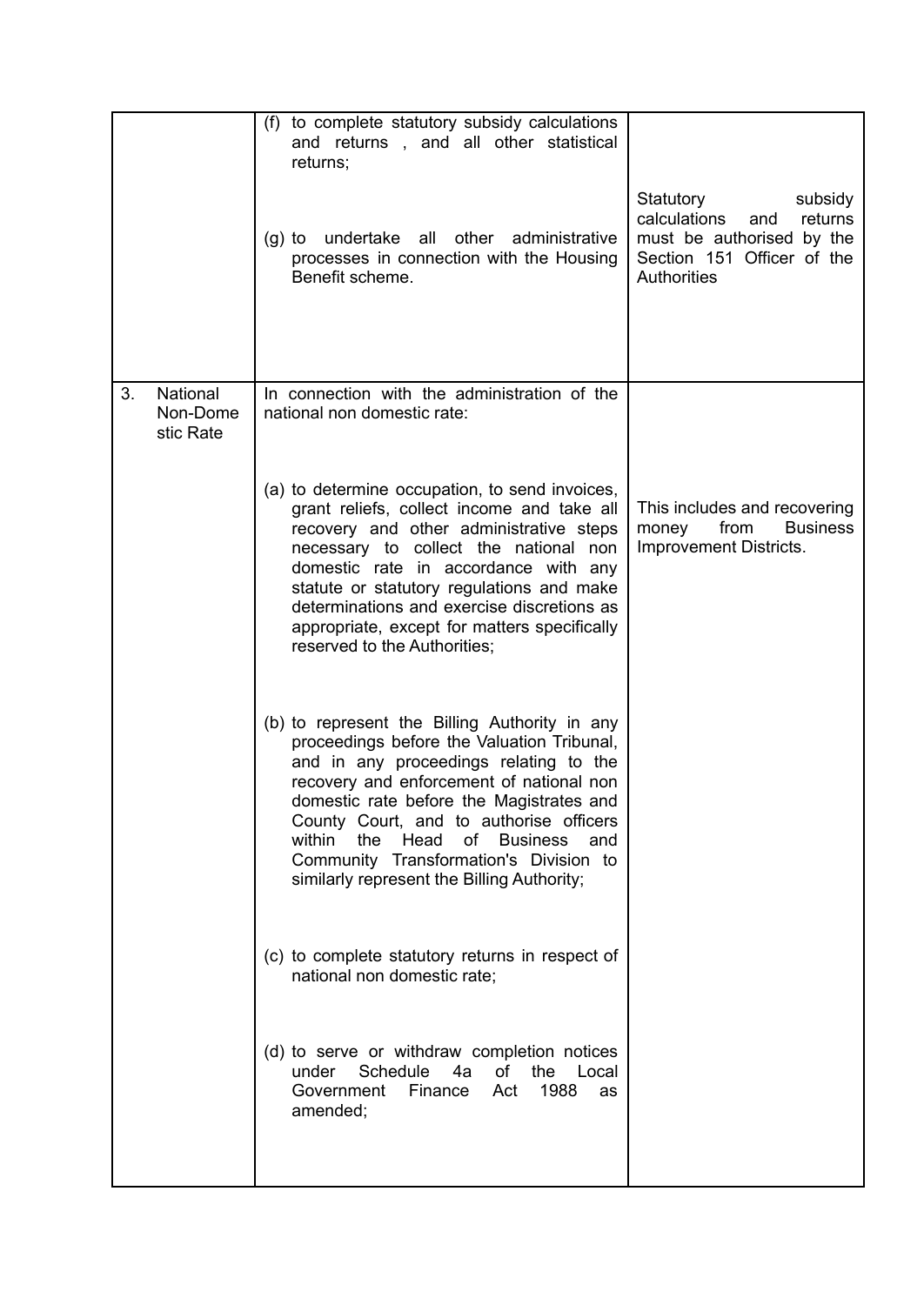|        | (e) to determine liable persons, exemptions,<br>transitional relief schemes, calculate<br>instalments, appoint bailiffs, request a<br>statement of case for the opinion of the<br>High Court, impose a charge upon<br>property, levy distress, impose charges for<br>levying distress, seek insolvency of the<br>debtor or commitment to prison<br>or<br>liquidation of companies, to request and<br>execute warrants of arrest and exercise<br>any other administrative step for the<br>collection of national non domestic rate; |                                                                                               |
|--------|------------------------------------------------------------------------------------------------------------------------------------------------------------------------------------------------------------------------------------------------------------------------------------------------------------------------------------------------------------------------------------------------------------------------------------------------------------------------------------------------------------------------------------|-----------------------------------------------------------------------------------------------|
|        | (f) to represent the Authority in<br>the<br>determination of proposals, alterations and<br>appeals for national non domestic rate<br>where appropriate;                                                                                                                                                                                                                                                                                                                                                                            | Statutory returns must be<br>approved by the Section 151<br><b>Officer of the Authorities</b> |
|        | (g) to represent the Billing Authority in<br>requests for administration orders under<br>the County Courts Acts in respect of<br>unpaid national non domestic rate;                                                                                                                                                                                                                                                                                                                                                                |                                                                                               |
|        | (h) to calculate<br>and<br>pay<br>interest<br>on.<br>overpayments of national non domestic<br>rate in accordance with the NDR (Payment<br>of Interest) Regulations 1990;                                                                                                                                                                                                                                                                                                                                                           |                                                                                               |
|        | (i) to determine applications under Section<br>44A of the Local Government Finance Act<br>1988;                                                                                                                                                                                                                                                                                                                                                                                                                                    |                                                                                               |
|        | (i) to be responsible for the prevention,<br>detection and prosecution of national non<br>domestic rate fraud.                                                                                                                                                                                                                                                                                                                                                                                                                     |                                                                                               |
| 4. ICT | To provide ICT technical support services to<br>the Authorities including:-                                                                                                                                                                                                                                                                                                                                                                                                                                                        |                                                                                               |
|        | network infrastructure both LAN and WAN<br>solutions, hardware infrastructure, internet<br>access and web infrastructure solutions.                                                                                                                                                                                                                                                                                                                                                                                                |                                                                                               |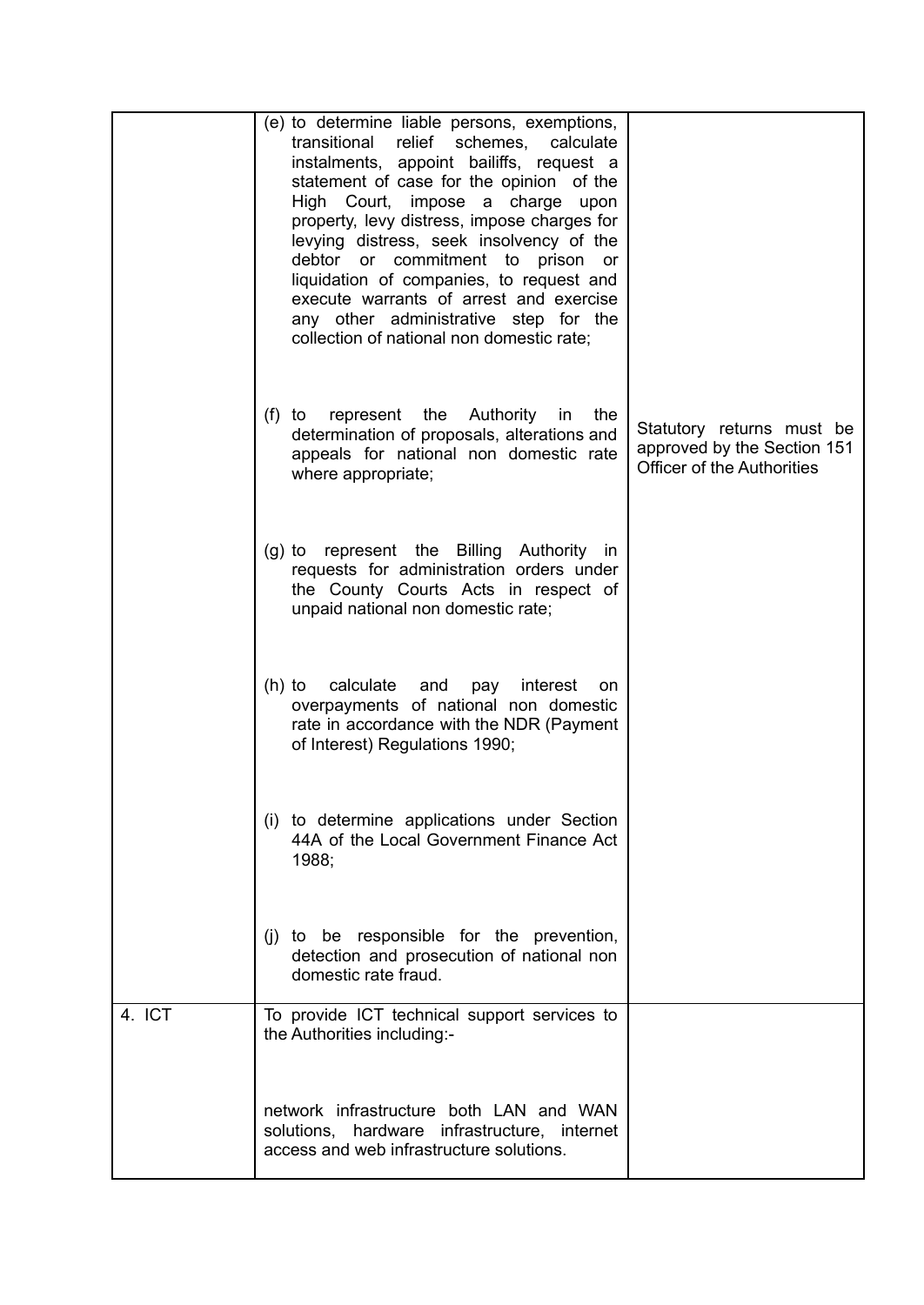|                                   | To provide technical and business advice on<br>ICT solutions and use of technology.<br>To Provide ICT business support services to<br>the Authorities including:-<br>service application system support services<br>including<br>third<br>party<br>supplier<br>liaison,<br>management<br>corporate<br>of<br>databases,<br>including GIS, quality assurance of data and<br>integration with other business systems.<br>provide associated<br>To<br>procurement<br>administration<br>including all<br>quotations,<br>ordering, invoicing and contract management.                                                                                                                                                                                                                       | Note: The nature and extent<br>of the activates to<br>be<br>undertaken in connection<br>with the discharge of these<br>functions will be as detailed<br>from time to time in a<br>Service Level Agreement                                                                                                                                                                                                                                                                                                                  |
|-----------------------------------|---------------------------------------------------------------------------------------------------------------------------------------------------------------------------------------------------------------------------------------------------------------------------------------------------------------------------------------------------------------------------------------------------------------------------------------------------------------------------------------------------------------------------------------------------------------------------------------------------------------------------------------------------------------------------------------------------------------------------------------------------------------------------------------|----------------------------------------------------------------------------------------------------------------------------------------------------------------------------------------------------------------------------------------------------------------------------------------------------------------------------------------------------------------------------------------------------------------------------------------------------------------------------------------------------------------------------|
| 5.<br>Customer<br><b>Services</b> | To provide 'front of house' contact with the<br>public wishing to make enquiries of the<br>Authorities or to access services in relation to<br>any of its functions whether that contact is<br>made in person, by telephone, by mail or email<br>or the websites of any of the Authorities,<br>including but not limited to<br>(i) Issuing application forms for access to<br>services.<br>(ii) receiving payments due to the Authorities<br>and issuing receipts<br>(iii) providing facilities for the public inspection<br>of documents and the taking of copies thereof<br>(iv) responding to 'low level'<br>customer<br>complaints<br>(v) selling or distributing or issuing any item or<br>thing arising out of the conduct of any<br>undertaking or function of the Authorities | Note:<br>The activities identified in<br>this<br>5<br>paragraph<br>are<br>intended<br>either<br>to<br>be<br>incidental or conducive to<br>discharge<br>the<br>the<br>of<br>functions<br>set<br>out<br>in<br>paragraphs 1 to 4 above or<br>intended<br>either<br>to<br>be<br>incidental or conducive to<br>the discharge of all of the<br>other functions<br>of<br>the<br>Authorities.<br>Limitation:<br>Except as<br>is<br>expressly<br>provided in paragraphs 1 to<br>4, paragraph 5 does not<br>operate as to confer any |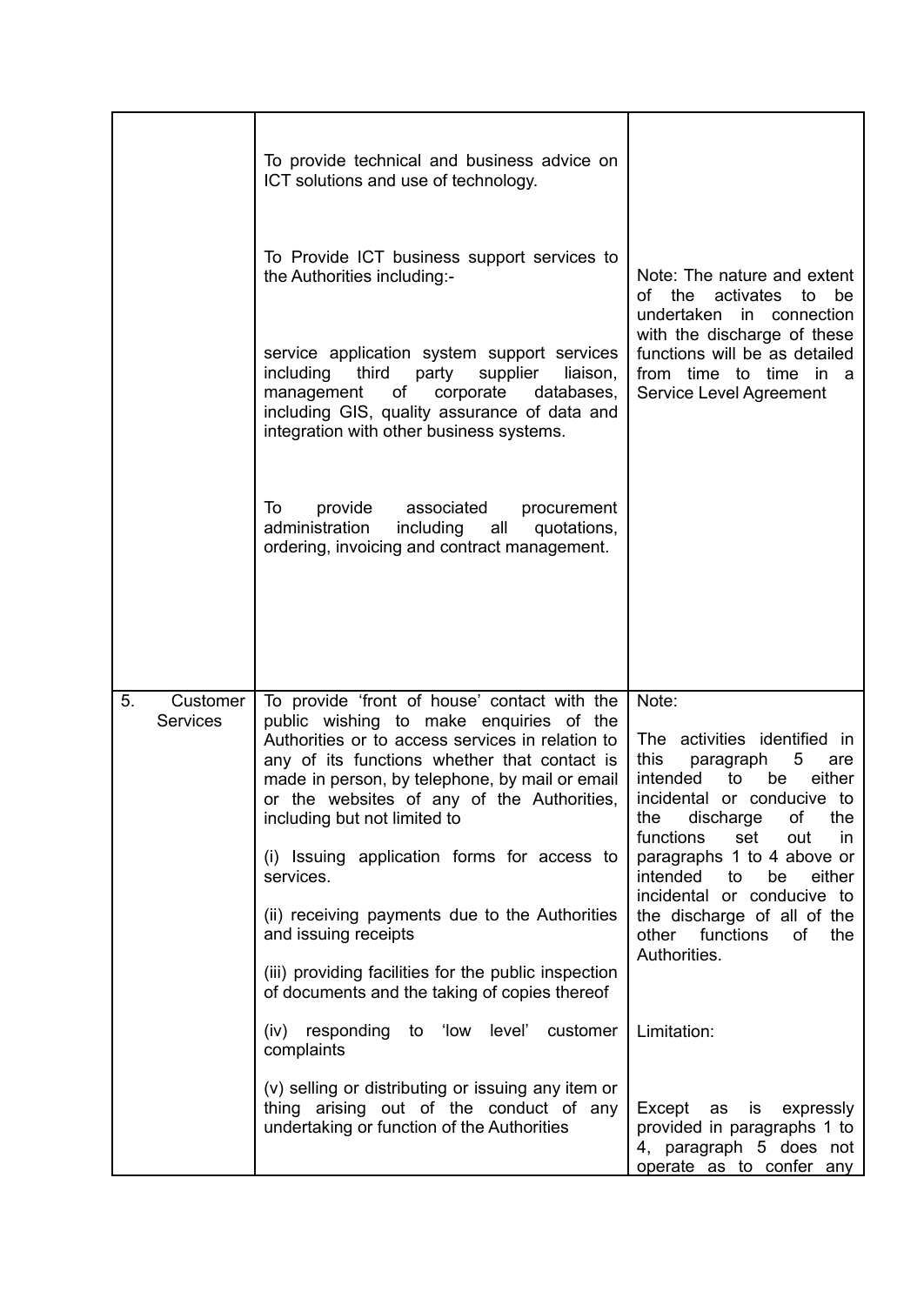|                                 | Such other activities in connection with the<br>offering of services to the public as may be<br>detailed from time to time in the Service Level<br>Agreements                                                                                                                                             | to<br>exercise<br>power<br>any<br>substantive function of the<br><b>Authorities</b>                                                                        |
|---------------------------------|-----------------------------------------------------------------------------------------------------------------------------------------------------------------------------------------------------------------------------------------------------------------------------------------------------------|------------------------------------------------------------------------------------------------------------------------------------------------------------|
| 6.<br>Human<br><b>Resources</b> | The function of providing a human resource<br>and payroll service in respect of the staff<br>employed by and elected members of the<br>Authorities in accordance with a service level<br>agreement agreed from time to time by the<br>East Kent Services Board on behalf of the<br>Authorities to include | The following matters are<br>reserved to the Authorities<br>at the present time:-<br>1. The<br>Regulatory<br>and<br>Investigative<br>Powers<br>Act<br>2000 |
|                                 | <b>HR SERVICES</b><br><b>Strategic HR Advice</b>                                                                                                                                                                                                                                                          | 2. The<br>Employment<br>Practice Code (produced by<br>Information<br>the<br>Commissioner                                                                   |
|                                 | Provide<br>advice<br>policy development,<br>on<br>Workforce Strategies and other key issues.                                                                                                                                                                                                              | 3. The Telecommunications<br>(Lawful Business Practice)<br>Interception of<br>Communications)<br>Regulations 2000                                          |
|                                 | Attend<br>management team meetings<br>and<br>committee meetings in each of the partner<br>authorities as agreed.                                                                                                                                                                                          | 4. Save for the provision of<br>advice as directed by the<br>authority, .the procedural<br>aspects and decisions to<br>be made leading to the              |
|                                 | <b>Professional HR Advice and Information</b><br>Case management and day to day ad hoc<br>queries.                                                                                                                                                                                                        | appointment and/or<br>removal of the Head of<br>Paid Service, Monitoring<br>Officer and the Local<br>Government Act 1972<br>s151 Officer.                  |
|                                 | <b>Learning and Development</b>                                                                                                                                                                                                                                                                           | Decisions to be<br>5.<br>made under s112 of the<br>Local Government Act 1972                                                                               |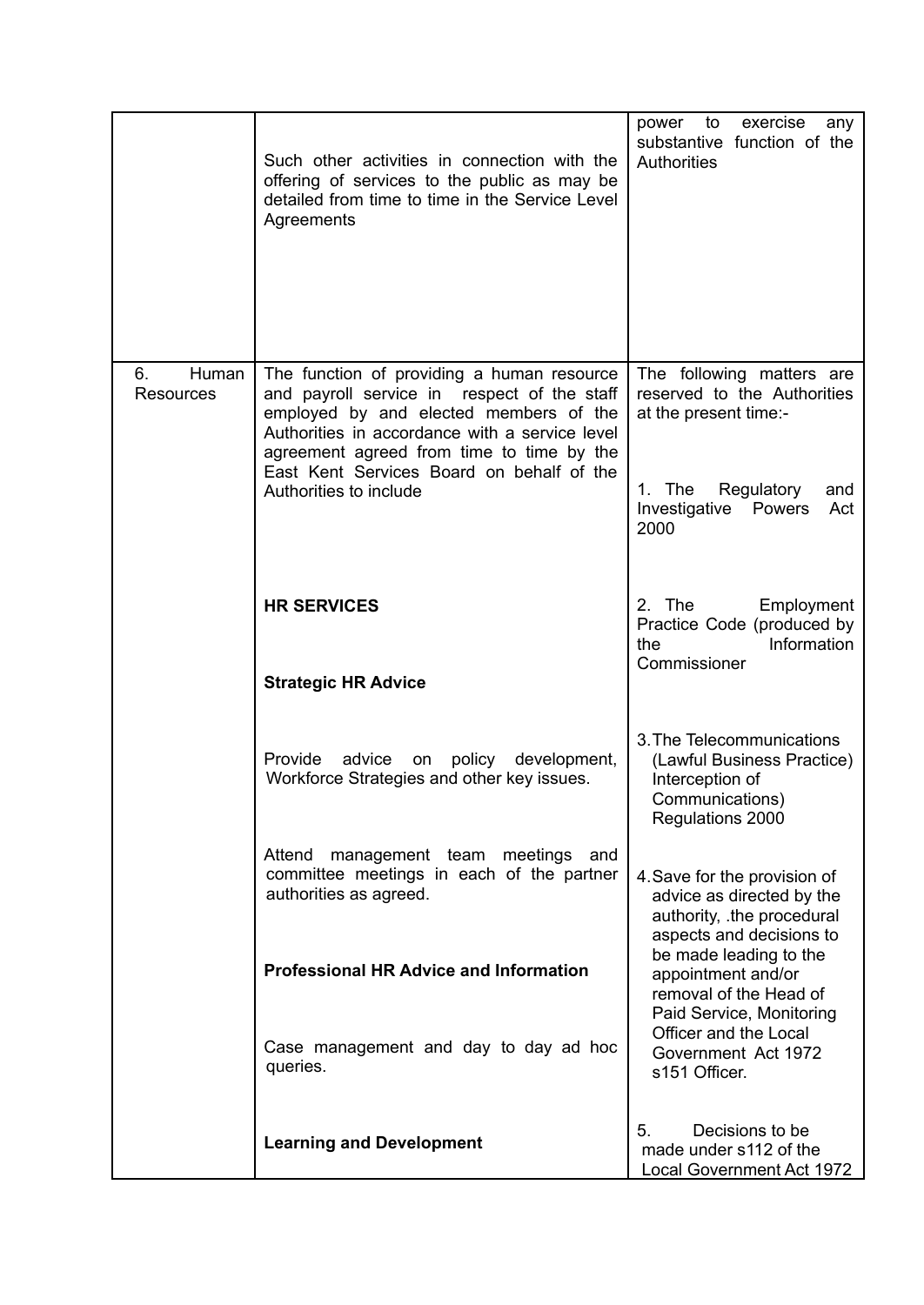| Provide Corporate and Bespoke Training<br>Service.                                                                                                                                                     | (but not the procedural<br>aspects of this power) |
|--------------------------------------------------------------------------------------------------------------------------------------------------------------------------------------------------------|---------------------------------------------------|
| <b>Recruitment</b>                                                                                                                                                                                     |                                                   |
| Provide a complete recruitment administration<br>advertising<br>support<br>service<br>from<br>to<br>appointment. Advise Managers and respond<br>to queries. Manage the Advertising Agency<br>contract. |                                                   |
| <b>Pre-employment checks</b>                                                                                                                                                                           |                                                   |
| Requesting of employment references,<br>pre-employment health screening, Criminal<br>Record Bureau checks and other checks as<br>relevant to the type of position.                                     |                                                   |
| <b>Appointment of new employees</b>                                                                                                                                                                    |                                                   |
| Production of offer letters and employment<br>contracts and set up of personnel records -<br>file<br>computerised<br>both<br>manual<br>and<br>(HR/Payroll system).                                     |                                                   |
| <b>Contractual amendments changes</b>                                                                                                                                                                  |                                                   |
| Production<br>of<br>contract<br>variations<br>and<br>amendments to personnel record as required<br>both<br>manual<br>file<br>and computerised<br>(HR/Payroll system)                                   |                                                   |
| Maintenance of employee records                                                                                                                                                                        |                                                   |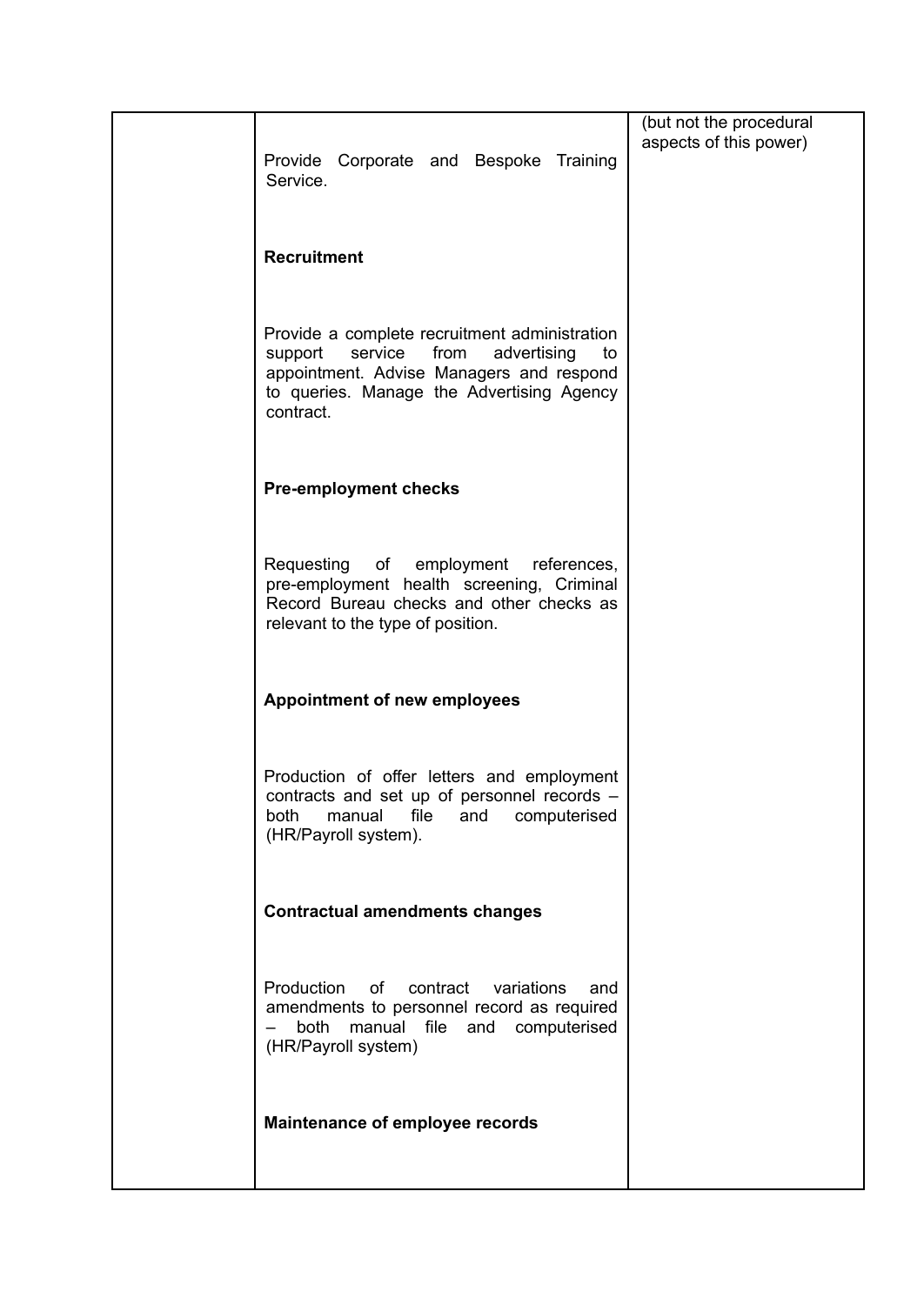| Update employee records in accordance with<br>authorised instructions.                                                                                                                                                        |  |
|-------------------------------------------------------------------------------------------------------------------------------------------------------------------------------------------------------------------------------|--|
| Input to Development and Implementation<br>of corporate/ directorate policies                                                                                                                                                 |  |
| Contribute to corporate/directorate policies to<br>ensure that requirements and input from HR<br>Shared Services is taken into account.<br>Provide feedback regarding the implication<br>and issues regarding implementation. |  |
| <b>Sickness and Absence management</b>                                                                                                                                                                                        |  |
| Provide access to management reports and<br>support for managers on sickness absence.                                                                                                                                         |  |
| Input sickness absence where self-service is<br>not available.                                                                                                                                                                |  |
| Input all other absence (not sickness) in<br>accordance with authorised instruction for<br>areas where self-service is not available.                                                                                         |  |
| Support<br><b>Restructuring/</b><br>to<br>change<br>management                                                                                                                                                                |  |
| Provide administrative support and HR advice<br>to restructuring and change management to<br>ensure that all HR issues are properly<br>addressed.                                                                             |  |
| <b>Personnel Administration</b>                                                                                                                                                                                               |  |
| Issue notices and keep records of general                                                                                                                                                                                     |  |
| correspondence on terms and conditions and                                                                                                                                                                                    |  |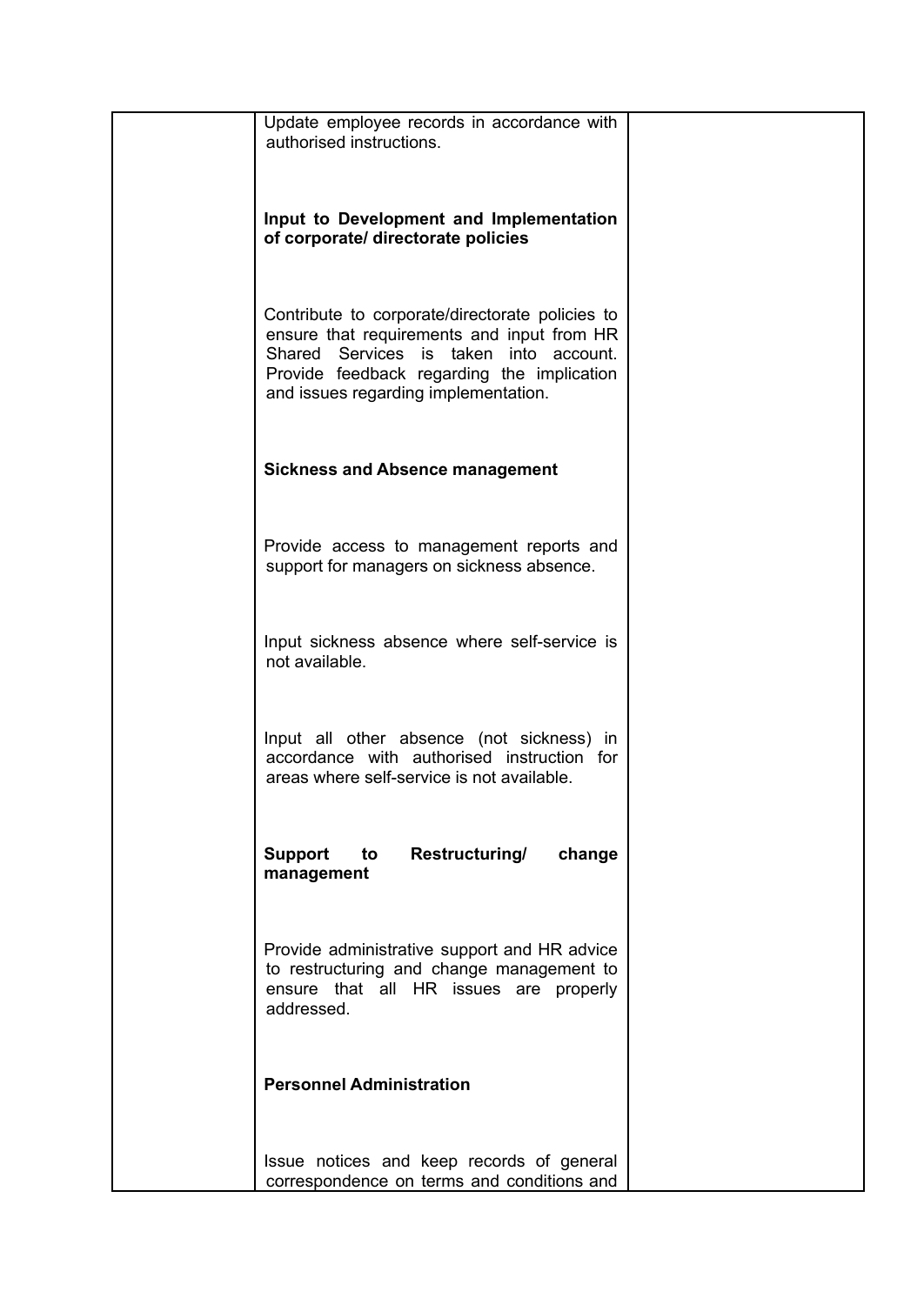| pension notifications to groups of the<br>workforce.                                                                                                                                                                         |  |
|------------------------------------------------------------------------------------------------------------------------------------------------------------------------------------------------------------------------------|--|
| <b>Termination/Leavers</b>                                                                                                                                                                                                   |  |
| Administration<br>of<br>necessary<br>processes<br>associated with termination of employment as<br>per the agreed process.                                                                                                    |  |
| <b>Advice and Information</b>                                                                                                                                                                                                |  |
| Respond to day to day ad hoc queries for<br>advice regarding terms and conditions.                                                                                                                                           |  |
| <b>Consultation Forums</b>                                                                                                                                                                                                   |  |
| Attend the various staff consultation forums in<br>each authority as agreed to provide advice<br>and guidance.                                                                                                               |  |
| <b>Compensation and Benefits</b>                                                                                                                                                                                             |  |
| Pensions advice and administration including<br>costs for early retirement, exercise<br>of<br>discretions, request for early release of<br>benefits, Je administration, salary sacrifice<br>and other staff benefit schemes. |  |
| <b>Health and Safety</b>                                                                                                                                                                                                     |  |
| To provide professional day to day advice as<br>necessary to the authorities and when<br>required act as liaison with the HSE.                                                                                               |  |